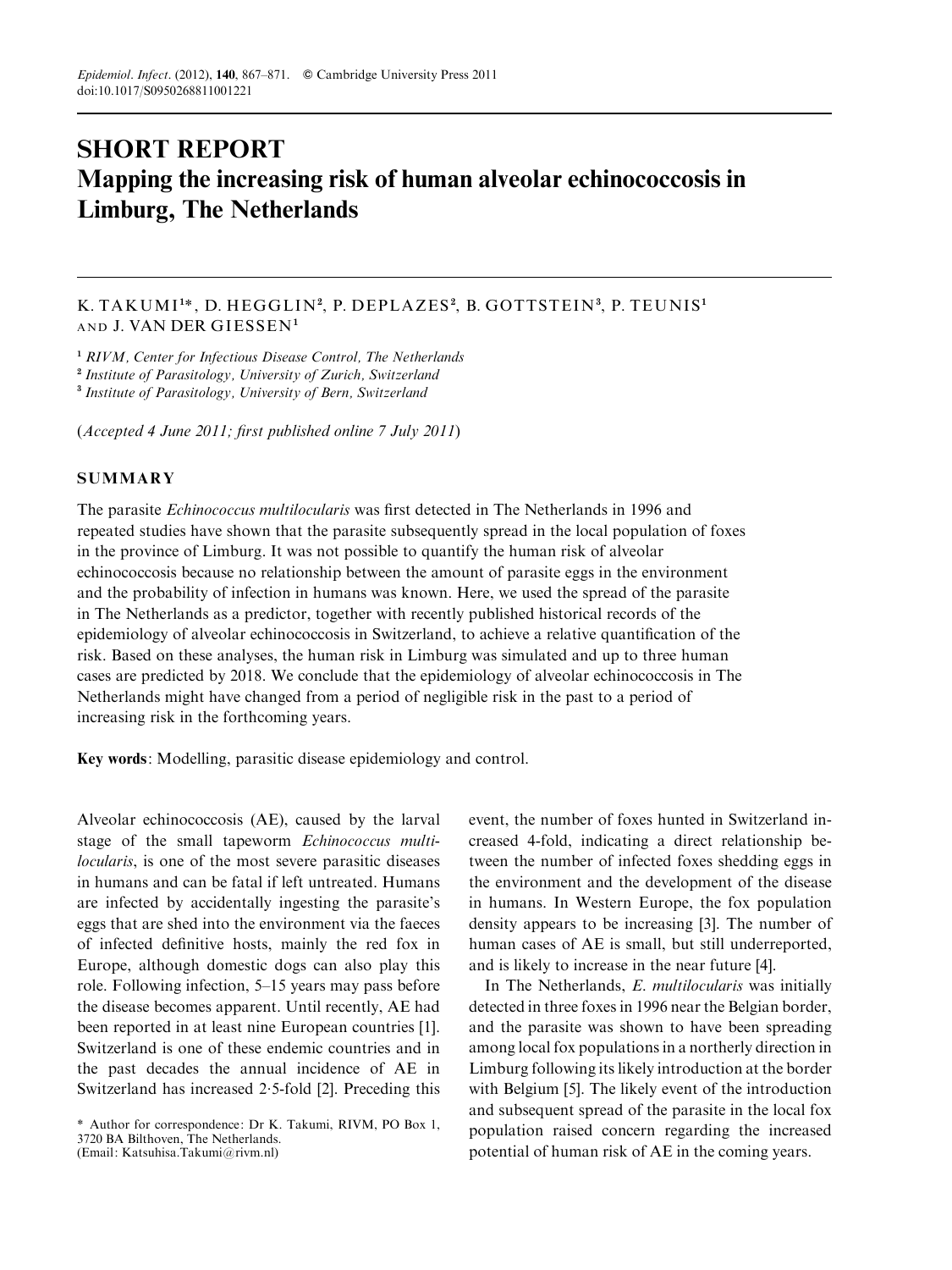In order to obtain insight into the risk for human AE in The Netherlands, we used an approach where we assumed a relationship between eggs shed into the environment by definitive hosts and the risk of disease in humans. Since almost no data exist that help to quantify this relationship, we hypothesized that the number of AE cases in Switzerland has increased in recent years due to an increasing number of parasite eggs in the environment, following primarily an increasing fox population density. Given this hypothesis, the risk of AE for humans and the incubation period were estimated based on human-, fox- and parasite-related datasets compiled in Switzerland. Based on the estimated risk, we constructed a risk map for Limburg using the fox and parasite burden datasets from Limburg, and local human population densities. Assuming that the parasite continued to spread in fox populations in Limburg at a speed that was estimated from the surveillance results for 1996 and 2003 [5], we were able to predict time-courses of AE epidemiology in Limburg up to 2018.

Historical time-series of AE in Switzerland and in the Canton of Zurich were recorded in the database. Swiss human populations were recorded between 1950 and 2005. The numbers of foxes shot nationwide in the period between 1950 and 2007 were recorded into hunting statistics. For parasitological examination, foxes ( $n=799$ ) were collected between 1996 and 2001 in the city of Zurich (urban and peri-urban area). The numbers of E. *multilocularis* in foxes were determined by the intestinal sedimentation and counting technique according to Hofer et al. [6] and recorded in the database.

The number of parasite eggs in the environment will increase by the shedding of eggs originating from infected foxes and will decrease by inactivation, e.g. by environmental conditions. Because most eggs are inactivated within one year [7], the mean number of parasite eggs (g) in a unit area is assumed to be proportional to the mean number of patent parasites in the intestines of the fox population in that area:

#### $g=amN$ .

The constant of proportionality is equal to the mean number of parasite eggs produced during the adult worm's lifespan  $(a)$ . The symbol m is the mean number of adult parasites per fox.  $N$  is the mean fox population density/ $km^2$ .

The number of adult parasites per individual fox is empirically described by the negative binomial distribution [5]. The probability that a fox is infected with

a number of adult worms  $(i)$  is,

$$
f(m,k,i) = \frac{(k+i-1)!}{i!(k-1)!} \left(1 + \frac{m}{k}\right)^{-k-i} \left(\frac{m}{k}\right)^i,
$$
 (1)

when the mean fox population density is equal to N, the distribution is still negatively binomial but with the mean multiplied by  $N$ . The parameter  $k$  indicates an aggregation in the number of adult parasite worms in the intestines of the fox population. Smaller values for k indicate that a small fraction of foxes accounts for the majority of the total adult parasite biomass.

To relate the risk of human AE to the number of parasite eggs in the environment, we assumed that a single parasite egg in the environment may be ingested by a person, the egg is able to infect a person after ingestion and the infection is able to subsequently cause AE. The probability that an individual acquires AE is denoted by  $\gamma$ . Processes represented by the probability  $\gamma$  are thus ingestion of a single parasite egg from the environment by a person, infection of the person after ingestion, and the development of AE in the same person. When the number of parasite eggs in the environment is negatively binomially distributed, the probability of acquiring human AE is

$$
P_{\text{AE}} = \sum_{i=0}^{\infty} (1 - (1 - \gamma)^i) f(g, k, i) = 1 - \left(1 + \frac{g\gamma}{k}\right)^{-k}.
$$

Thus, the probability of infection increases by an increase in the number of ingested eggs.

Because of a lengthy incubation period, AE may develop many years after ingestion. The incubation period is variable and it is assumed to be Poissondistributed with the mean  $\tau$ . The probability that the incubation period is equal to  $i$  is,

$$
T(j) = \frac{e^{-\tau} \tau^j}{j!}.
$$

The mean number of adult parasites per fox  $(m)$ and the aggregation parameter  $(k)$  were estimated based on the adult parasite counts of the foxes (worm burden) collected in and near the city of Zurich. Estimates were obtained by maximizing the likelihood:

$$
\prod_i f(m,k,i).
$$

The multiplication of the negative binomial distribution  $f$  [equation (1)], is performed over all foxes examined  $(n=799)$ . In addition to estimating the parameters of the negative binomial distribution for the Canton of Zurich, we assessed whether the mean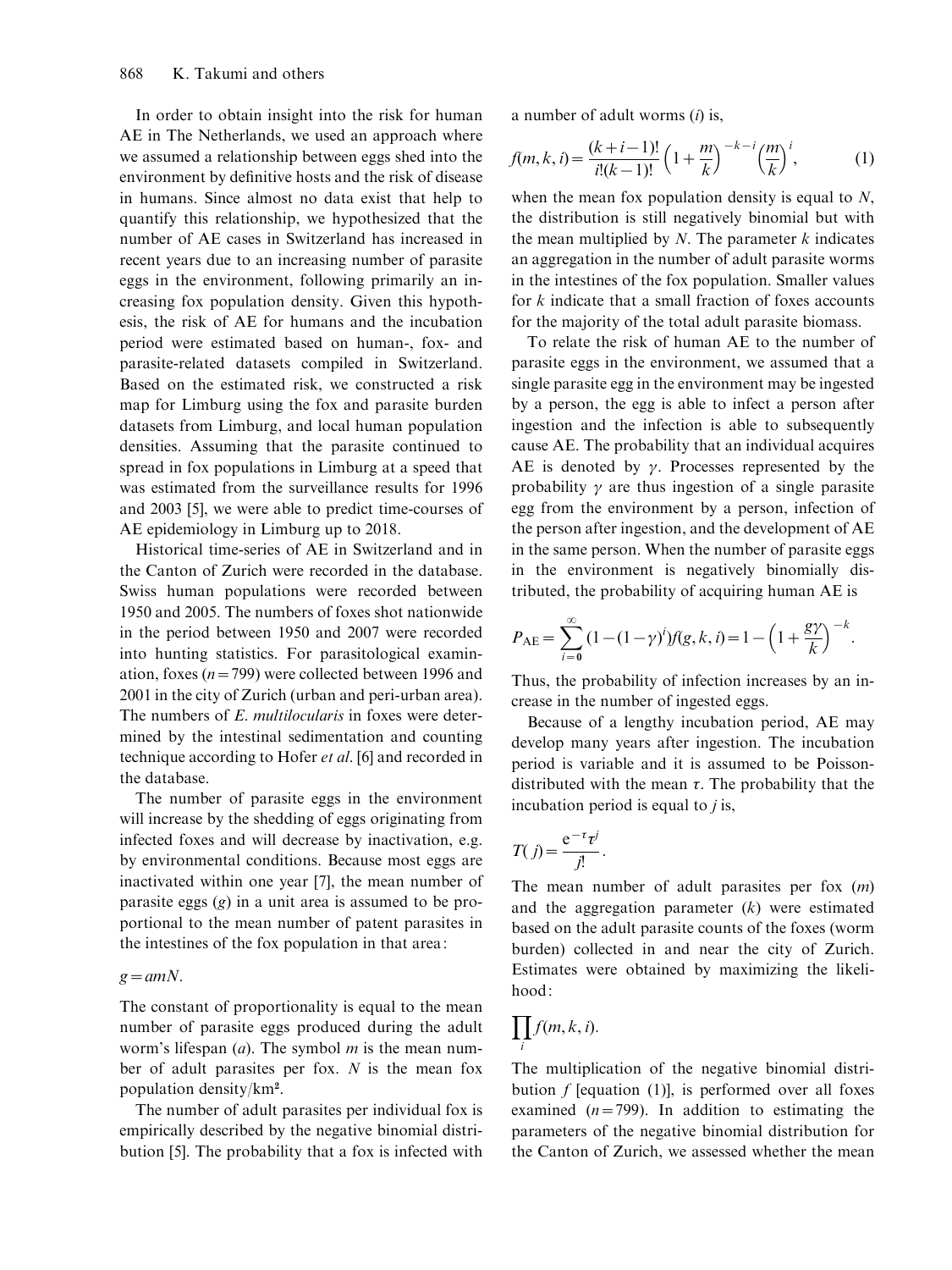worm burden per fox changed over the period 1996–2001 by employing  $\chi^2$  tests. P values <0.05 were considered to represent significant change in the mean worm burden.

The average number of parasite eggs produced during the lifespan of an adult parasite  $(a)$  was estimated to be 27 eggs based on experimental infection of foxes [8]. The egg production per adult parasite  $(a)$ is assumed to be constant over the period during which Swiss AE datasets were collected.

Since it is difficult to estimate the fox population density, we used the numbers of shot foxes in Switzerland as proxy for the population density [source: Swiss hunting statistics, 2009 (http://www. wild.uzh.ch/jagdst/index.php)]. We therefore divided the historical records of numbers of foxes shot in Switzerland in the period 1950–2007 [2] by the area of Switzerland (39 770 km<sup>2</sup>). The resulting proxy values for the mean fox population density/ $km^2$ in Switzerland ranged from  $0.3/km^2$  in the 1980s to  $1.1/km^2$  in 2000s.

Since the incubation period of AE has a wide range, AE may develop many years after ingestion of the parasite's eggs. Therefore, a long and variable incubation period was taken into account in calculating the probability of AE in the year  $t$  by the following equation.

$$
Q(t) = \sum_{j=0}^{20} T(j) P_{AE}(t-j).
$$
 (2)

The probability of disease  $P_{AE}$  is now explicitly written to depend on the year  $t$ , as it changes with the annual fox density data. The incubation period is assumed to be between 1 and 20 years. The probability of more than 20 years is considered zero.

The numbers of AE cases reported in the Canton of Zurich each year was modelled as a binomial process. Estimates for the probability of disease  $(y)$  caused by a parasite's egg and the mean incubation period  $(\tau)$ were obtained by maximizing the likelihood,

$$
\prod Q_t^{V_t}(1-Q_t)^{Z_t-V_t}.
$$

The multiplication is performed over the years 1966 to 2005. The symbols represent the probability of acquiring AE per person  $Q_t$  [equation (2)], the numbers of AE cases reported in the Canton of Zurich per year  $V_t$ , and the population size of the Canton of Zurich  $Z_t$ . The human population of the Canton of Zurich was estimated to be 17. 5% of the total Swiss population. In order to obtain missing population sizes for some years prior to 1995, we interpolated the Swiss population data by spline.

The province of Limburg in The Netherlands was partitioned into  $1 \text{ km}^2$  square grids. At each grid, the probability (i.e. risk) of acquiring AE per person per year was calculated by substituting the Limburgspecific estimates for fox density and parasite burden into equation (2). The probability of infection  $(\gamma)$  estimated from the Swiss datasets were substituted into equation (2). With this approach, we made three assumptions. First, Swiss and Dutch individuals are equally susceptible to infection upon ingesting one parasite egg. Second, infected Swiss and Dutch individuals are equally likely to develop AE. Third, Swiss and Dutch AE patients are equally likely to be diagnosed. The first and second assumptions are justified because of the same European human origin. Regarding the third assumption, a small-scale serosurveillance in 2010 in Limburg did not detect any evidence of exposure to parasite eggs in the local human population. Thus under-diagnosis by local GPs can be excluded at this time point. The mean incubation period  $(\tau)$  estimated from the Swiss datasets was substituted into equation (2) to take into account the incubation period in the epidemiology of AE in Limburg.

The mean worm burden per fox in Limburg was calculated using a mathematical model [5] describing the dynamics and the spread of E. multilocularis in the population of foxes in Limburg. The mean parasite burden per fox were calculated for each year between 1996 and 2018 and at each grid in Limburg, and subsequently stored in a database for the calculation of the risk of human AE in Limburg. If the mean worm burden exceeded 1000 adult parasites per fox, it was set to 1000. Here we assumed that the mean worm burden in foxes in the endemic region of Switzerland was the upper limit of the mean. The parasite burden per fox was assumed to be zero before 1996 in Limburg, because E. multilocularis has never been found in The Netherlands in foxes prior to 1996 [9].

As proxies for the local fox densities, we obtained the numbers of foxes shot in the province of Limburg in the period  $2000-2001$  for each  $1 \text{ km}^2$  square (M. Montizaan, Koninklijke Nederlandse Jagers Vereniging, personal communication). The densities of shot foxes ranged between  $0.11/km^2$  and  $3.57/km^2$  $(\text{mean} \pm \text{s.D.} = 1.46 \pm 0.94/\text{km}^2)$ . At some locations, the number of hunted foxes was not reported. The density at those locations was set to 1 fox/ $km^2$  in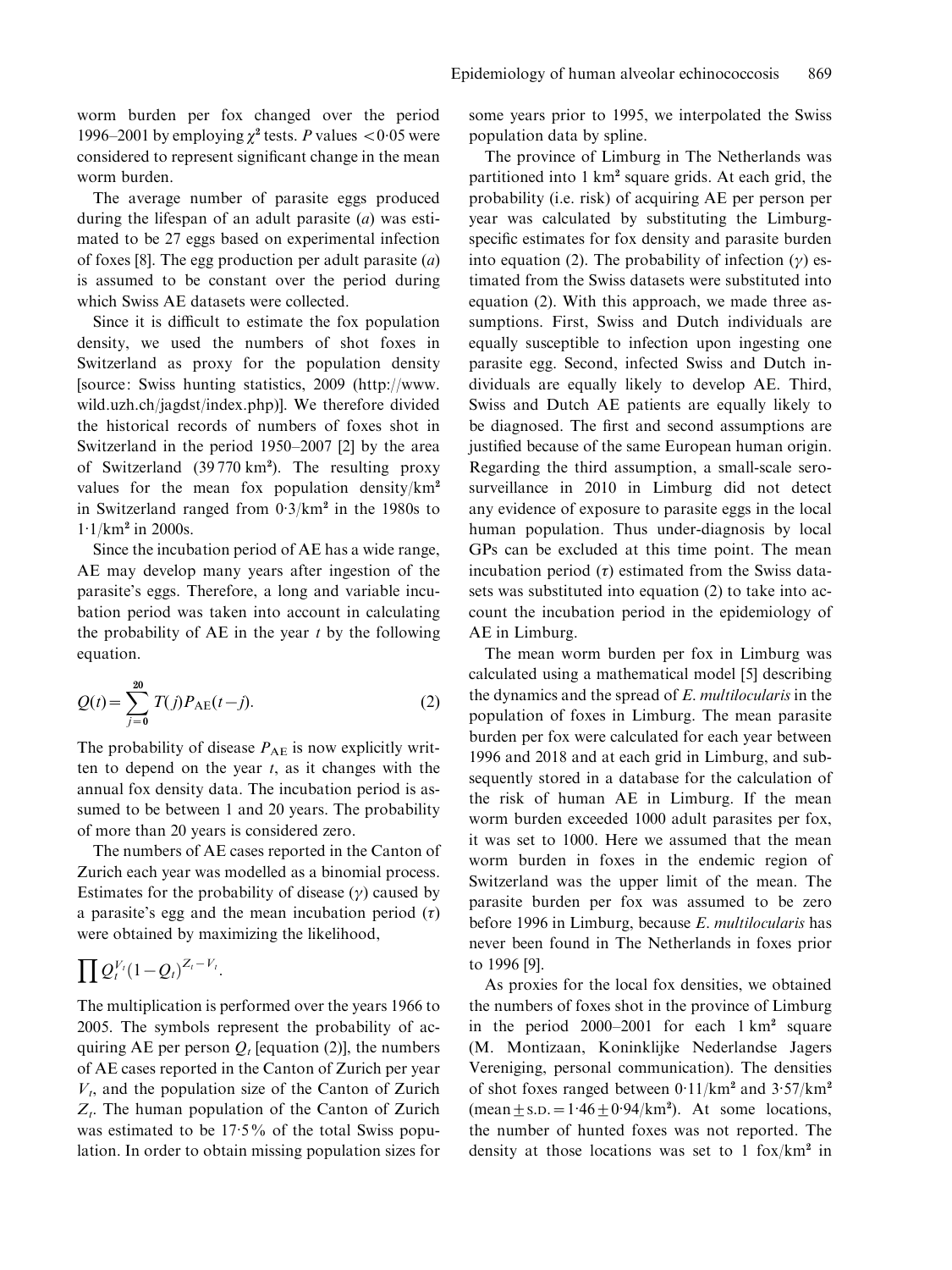order to avoid superficial zero-risk. The local fox population densities were assumed to be constant for the period 1996–2018, although this might give an underestimation of the risk, since fox population densities are increasing in some parts of Europe [2].

Human population density/km<sup>2</sup> in Limburg was computed from the numbers of residents per six alphanumeric postcodes (Planbureau voor de leefomgeving) using ArcGIS 9.3. To model the exposure of humans to the parasite's eggs at locations that are potentially different from the residential address, we applied a Gaussian filter (Mathematica, Wolfram Research Inc., USA) with radius 30 km to the address-based human population density/km<sup>2</sup> . The human population densities were assumed to be constant over the years.

For the period 2008–2018, a sample was drawn from the Poisson distribution with the mean number of AE cases from each grid in Limburg for each specific year. The mean number of AE cases for a specific year was calculated by multiplying the risk of human AE for that year [equation (2)] with the exposure-based human population density on a per grid basis. One simulation run represents the epidemiology of AE in Limburg for the period 2008–2018. The simulation was repeated 1000 times to construct the final risk map.

According to our analyses, foxes in the Canton of Zurich were infected with 1070 adult parasites on average. As reported previously [5, 6], the majority of adult parasites were present in a small number of foxes. In the 5-year period between 1996 and 2001, the mean worm burden per fox in the Canton of Zurich remained constant ( $P < 0.62$ ). The risk of an individual acquiring AE in the Canton of Zurich is estimated to be  $2.65 \times 10^{-9}$  per egg present in the environment. The estimated incubation period is 8. 1 years in the Canton of Zurich. When all the AE cases reported nationwide in Switzerland were analysed, the incubation period was 11 years (3 years longer than the Canton of Zurich) but the risk of acquiring AE was the same. The registered numbers of human AE cases in the Canton of Zurich were enclosed between the predicted 95% confidence interval (CI) of annual human AE cases in this canton for each year in the 40-year period between 1966 and 2005. In only one instance, in 2001, did the registered cases exceed the 95% CI, thereby validating the modelling approach for the purpose of risk assessment in Limburg. This successful validation indicates that our postulate alone (i.e. a direct relationship exists between the



Fig. 1. Risk map of alveolar echinococcosis (AE) in Limburg up to the year 2018. Cases of AE sampled in a total of 1000 simulation runs were added at each square and averaged by dividing the total by 1000. The resulting average cumulative numbers ranged between 0 and 0. 01 cases per square and the quantities are illustrated in the scale shading from white to black. A square is 1 km<sup>2</sup>. The cumulative number of AE over the depicted region of Limburg was 0.9 cases.

parasite's eggs and the disease risk) is sufficient to explain the local and national differences in the reported cases of AE, and differences in human behaviours that might make some individuals more prone to acquire AE than others [10], are not necessary to assume.

Based on the estimated risk of AE in Switzerland and the incubation period, the total number of AE cases in Limburg was predicted up to the year 2018. By 2018, 0. 9 case of AE is expected (95% CI 0–3 cases). Most AE cases were sampled during simulations at one case/ $km^2$  but at some locations cases were sampled multiple times. The risk of acquiring AE appears to be higher in the east and the south of the city of Maastricht (Fig. 1).

In this study, we developed a method to quantify the relationship between the amount of eggs in the environment and the probability of infection in humans and used it to predict the future epidemiology of AE in The Netherlands. In The Netherlands, E. multilocularis is now an established parasite within the local fox population, and consequently, there is a